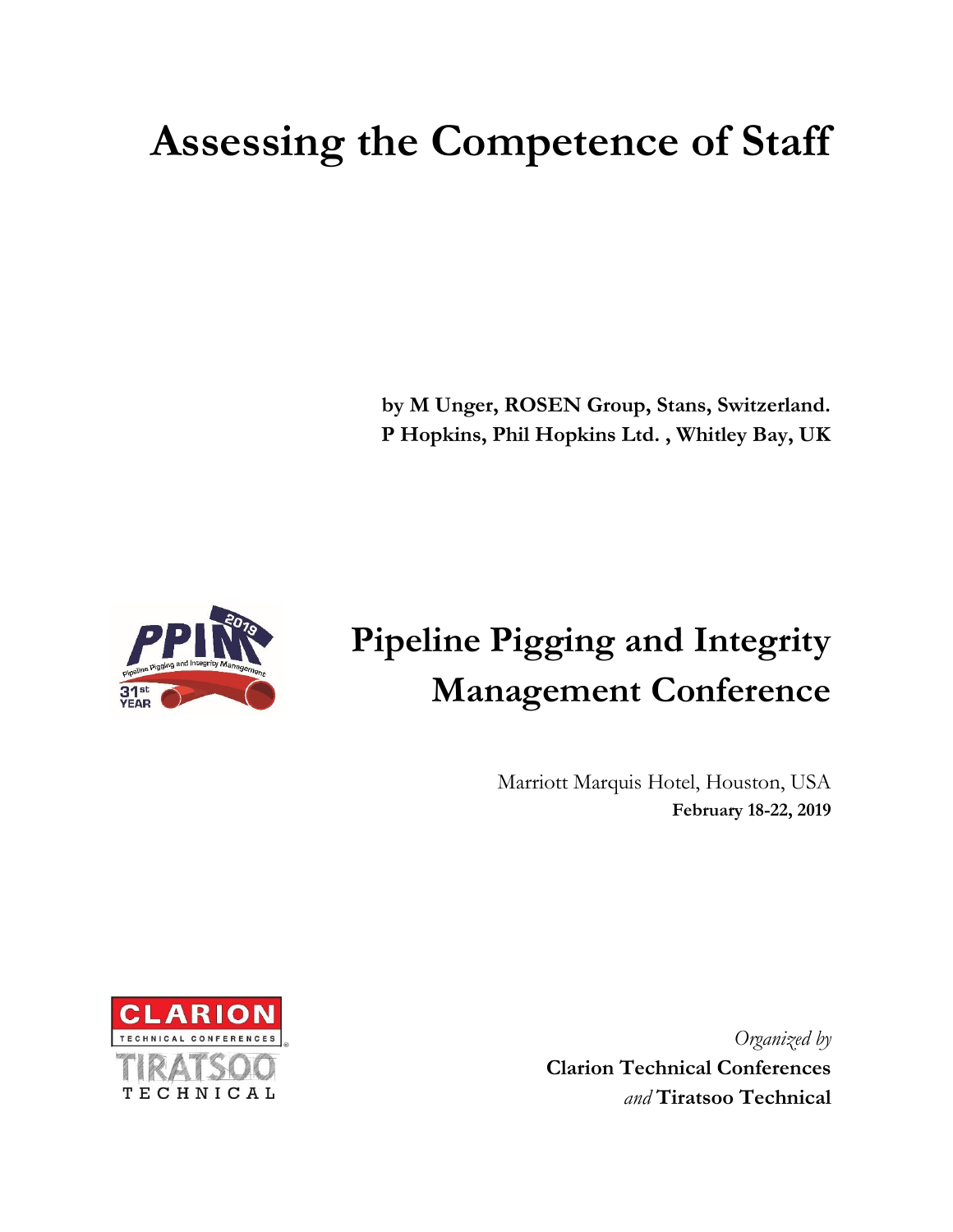Pipeline pigging and integrity management conference, Houston, February 2019

*Proceedings of the 2018* **Pipeline Pigging and Integrity Management conference***. Copyright* ©*2019 by* **Clarion Technical Conferences**, **Tiratsoo Technical (a division of Great Southern Press)** *and* **the author(s)***.* 

*All rights reserved. This document may not be reproduced in any form without permission from the copyright owners.*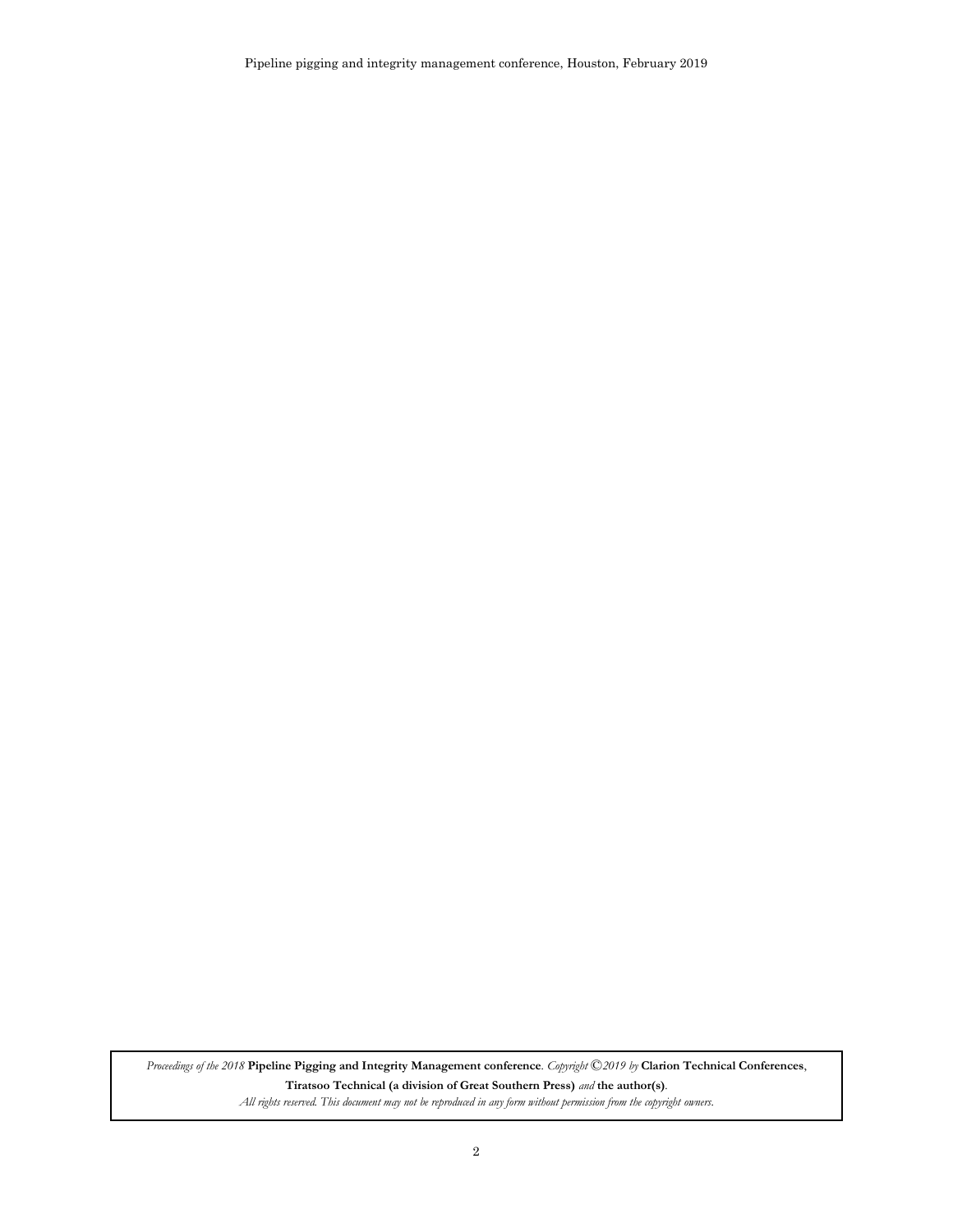## **Abstract**

Pipeline standards and regulations require all staff working on pipelines to be both 'competent' and 'qualified', but there is little guidance on how organizations can demonstrate their staff are competent and qualified.

Any demonstration of competence must be objective; therefore, an individual's curriculum vitae (CV) is not a convincing demonstration, as a CV is usually highly subjective and has no independent verification. Many organizations rely on individuals performing self-assessments, or rely on line management ensuring staff are competent at the tasks they perform, but usually there is no structured process for either specifying or assessing the competency. This informality is not a convincing demonstration.

Competencies need to be formally assessed (verified), to satisfy industry standards and regulations. The competencies are assessed using a 'competency standard', which details all the required skills, knowledge, and experience expected for that competency.

The assessment could be an examination, an interview, or a performance review. 'Qualified' means *'an individual that has been evaluated';* therefore, individuals passing the assessment are qualified in that competency. An individual claiming a competency, without a verification through an assessment, is not qualified in that competency.

This paper gives an outline of competence assessments, and a process for competence assessment.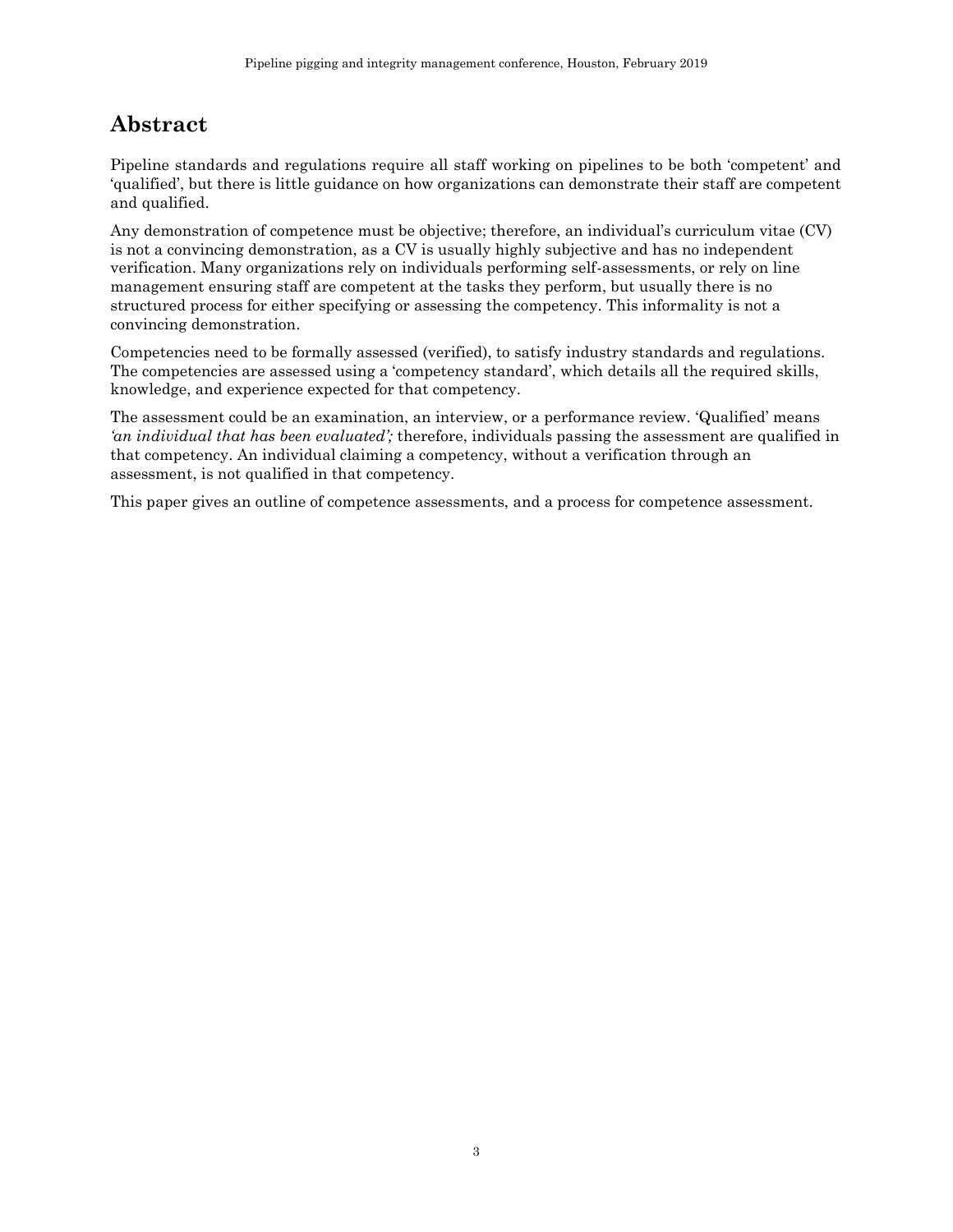## **1. Introduction**

We all need competent staff in our organizations, particularly when our staff work in a hazardous industry, where mistakes can have catastrophic consequences. A lack of certain skills and knowledge has contributed to past major accidents: it had been assumed that an individual with a certain level of experience or training would be competent and/or that the dissemination of a procedure would be sufficient [**Error! Reference source not found.**]. This is a concern which is now increasing as organizations lose key staff through retirement, and 'multi-skilling', 'delayering', and 'downsizing' put more work onto staff [**Error! Reference source not found.**].

Competence<sup>1</sup> has always been key to safety, and history gives us good lessons. There was great concern about the loss of many ships (hundreds every year) in Great Britain in the 1800s, and the crews' competence was considered a big issue. Quotes from inquiries at the time illustrate the problem [\[2\]](#page-12-0):

*'… the indisputable fact that many such disasters are attributable to the incompetency of those placed in charge of merchant vessels…'.* 

*'… the appalling extent of losses by sea, in lives and property… arises from incompetency of those in command of vessels'.*

*'… a very great proportion of the disasters which occur at sea [are caused] by those having charge of ships not being sufficiently experienced and properly qualified for such charge'.*

The British Parliament set up a committee. Witnesses saw the solution in formal assessment of competence: *'men who have undergone an examination in navigation'*. One port in England required ship's 'masters' (captains) and 'mates' (second in command of the ship) to undertake an examination to determine their competence and to obtain a certificate from an independent board before being appointed to the command a ship. Another witness linked shipping losses with the drunkenness of masters, but not all officers were drunkards [\[3](#page-12-1)]: '… *as a general rule a sober master made for a sober crew'*. In 1856 all masters and mates were required to obtain a 'certificate of competency'.

Today we have the same emphasis on competence; for example, engineering standards [e.g., [4,](#page-12-2) [5,](#page-12-3) [6\]](#page-12-4) require all staff in an organization to be both competent and qualified in all the tasks they perform. But… what is 'competent' and what is 'qualified'?

#### 1.1 Competence

l

Competence is a mix of: skills (ability to do a task); knowledge (ability to understand and explain the task); and, experience (period of time doing the task). It also involves values/behaviors/attitude, [Figure](#page-4-0)  [1](#page-4-0), and 'non-technical' skills (communication, decision-making, team working, etc.).

Competence is acquired by a mix of training, mentoring, and experience, with experience being the major factor [\[7\]](#page-12-5).

<sup>&</sup>lt;sup>1</sup> 'Competence' can be viewed as the total ability of the individual, whereas a 'competency' is a single skill.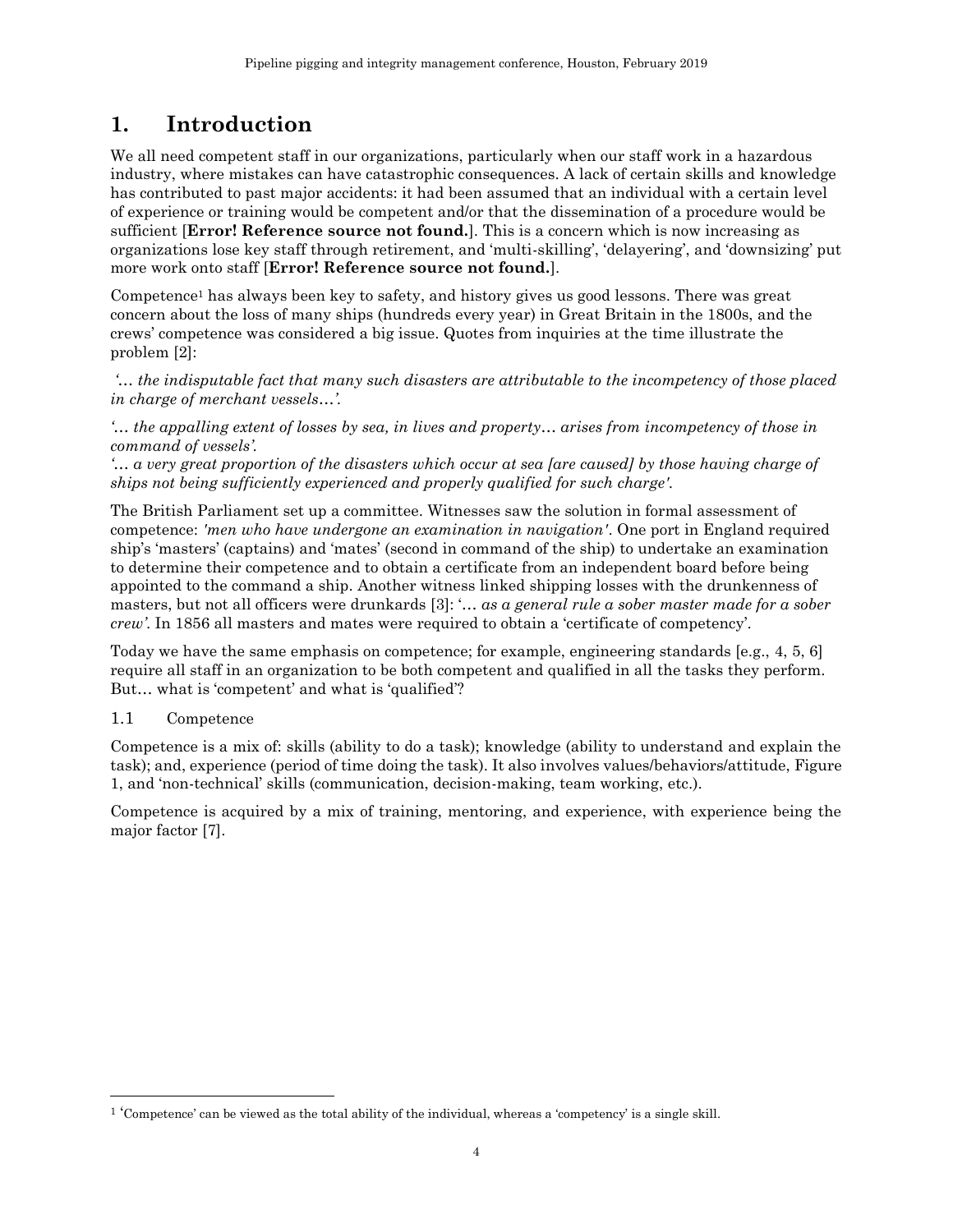

#### <span id="page-4-0"></span>1.2 Qualified

'Qualified' means *'… an individual that has been evaluated'* [\[4,](#page-12-2) [8\]](#page-12-6). According to the European Commission [\[9](#page-12-7)] a qualification is '*a formal outcome of an assessment and validation process which is obtained when a competent body determines that an individual has achieved learning outcomes to a given standard*'.

Clearly, to be called 'qualified' in a competency you must pass an evaluation (assessment) of that competency. Competent does not mean qualified. Qualified means your competence has been assessed (evaluated).

1.3 How do we show we are competent and qualified?

Most individuals will demonstrate their competence by quoting their academic (e.g., BSc) and professional (e.g., PEng) achievements, training programs completed, and relevant experience. This demonstration is limited:

- academic qualifications are usually a feature of the early part of an individual's career, and may not be related to their current position;
- professional qualifications tend to be generic, and not directly related to an individual's current position;
- training programs are rarely quality assured, and attendees at industry training courses are rarely assessed (e.g., by examination), which means there is no evidence that the individual has engaged in the course, or benefitted from it; and,
- an individual's experience is usually listed in their CV, which is neither validated, nor contains supporting documentation.

This is a poor demonstration, as it relies almost totally on the individual's honesty and perspective, and has no external verification of experience (the major element of competence [\[7\]](#page-12-5)). Reliance on this type of demonstration can lead to confidence, or even complacency, being mistaken for competence.

A better, more rigorous and objective approach, is to have a competence assurance system that sets appropriate competency standards, and requires a formal assessment and reassessment.

1.4 Changing the way we view competence

Many professions, including engineering, rely on academic/professional qualifications, ad hoc training programs, and on-the-job experience to develop competencies. Other professions (e.g., doctors and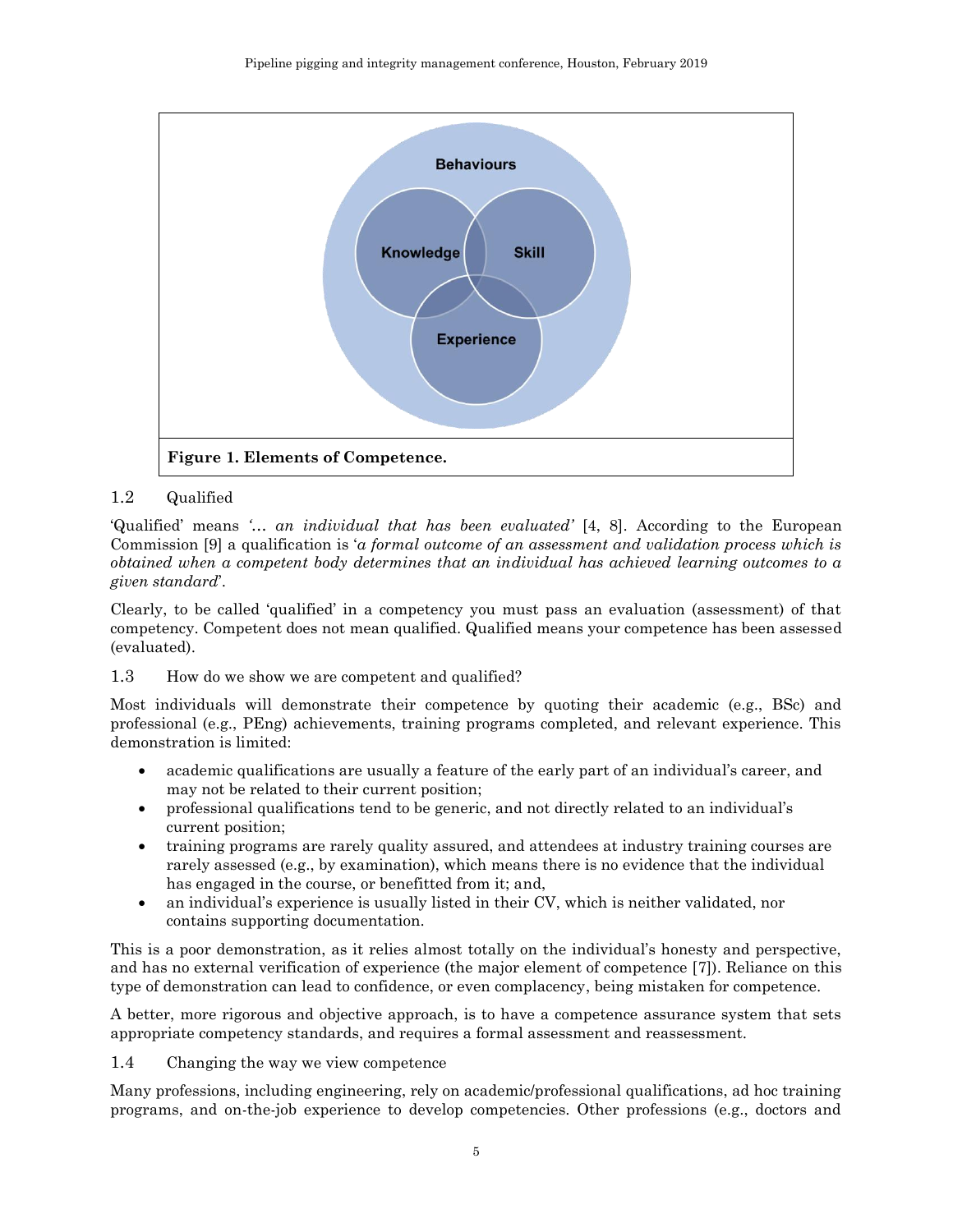airline pilots) have changed, and require 'demonstrated competence'. This demonstration is achieved by passing tests, enduring simulations, and performing in a variety of live settings [\[10\]](#page-12-8).

Competence requires practice [\[10\]](#page-12-8). Most individuals will easily recall facts, but facts are merely data (they are easily stored, for example, electronically), but competence is more concerned with concepts, processes, and principles, all requiring lengthy practice to master [\[10\]](#page-12-8):

- Facts are important, but they need to have a context to be useful. Children know that falling from a height can cause injury (fact), so they decide not to climb trees, unless in a safe, organised play area.
- Concepts are used by experts to solve problems, and reside in the brain. An automobile designer can propose a new automobile, but his/her idea or concept needs to be explained (the design) and have a context (why have a new automobile?).
- Processes require constant practice to master them, but this will only allow an individual to be part of the process, and describe it. A robot will probably be better. Competence in a process will involve changing inputs, testing changing conditions, fault resolution, etc., to fully understand the process.
- Principles also will require practice, as they are applied in differing situations, and will have differing uses and outcomes.

Competencies need to be assessed, and a simple check list, or self-assessment, will not be able to capture all of the above.

## **2. Competence Assessment**

An individual's competence cannot be based solely on the individual's personal assessment (e.g., via a CV). It must be independently assessed:

"… *men and women who aspire to be recognized as professional engineers and technicians require independent assessment of their competence…*." [[11\]](#page-12-9).

*"To be competent, individuals must provide evidence that they have the required experience, technical skills, knowledge, understanding and behavior to perform a job role/function and that they apply them consistently, safely and in accordance with relevant procedures and Standards…*." [[12\]](#page-13-0).

Assessment is [\[13](#page-13-1)]: '*An instrument or method used to measure learner attainment of intended learning outcomes (including but not limited to oral or written tests, skill demonstrations, portfolios, or work products)'*.

This assessment is an evaluation and demonstration of understanding against the 'learning outcomes' (what we expect from the holder of the competency), and these outcomes must be specified (e.g. in a standard [\[8\]](#page-12-6)). The assessment process ensures individuals are competent to undertake their job roles in accordance with an agreed standard [\[12\]](#page-13-0).

There are various methods of assessing competencies; e.g., self-assessment; performance; examination; and, interview [\[14\]](#page-13-2), [Figure 2.](#page-6-0) Assessments will be designed to assess competencies using written, oral, practical, observational or other reliable and objective means, and will follow a procedure to ensure consistent examination administration. The design of examination requirements must ensure the comparability of results of each single examination, both in content and difficulty, including the validity of fail/pass decisions. This requires detailed planning; for example:

*'Criteria for conditions (e.g., lighting, temperature, separation of candidates, noise, candidate safety) for administering examinations will be established, documented and monitored. Any technical equipment used in the examination process will be verified or calibrated where appropriate'* [\[15\]](#page-13-3).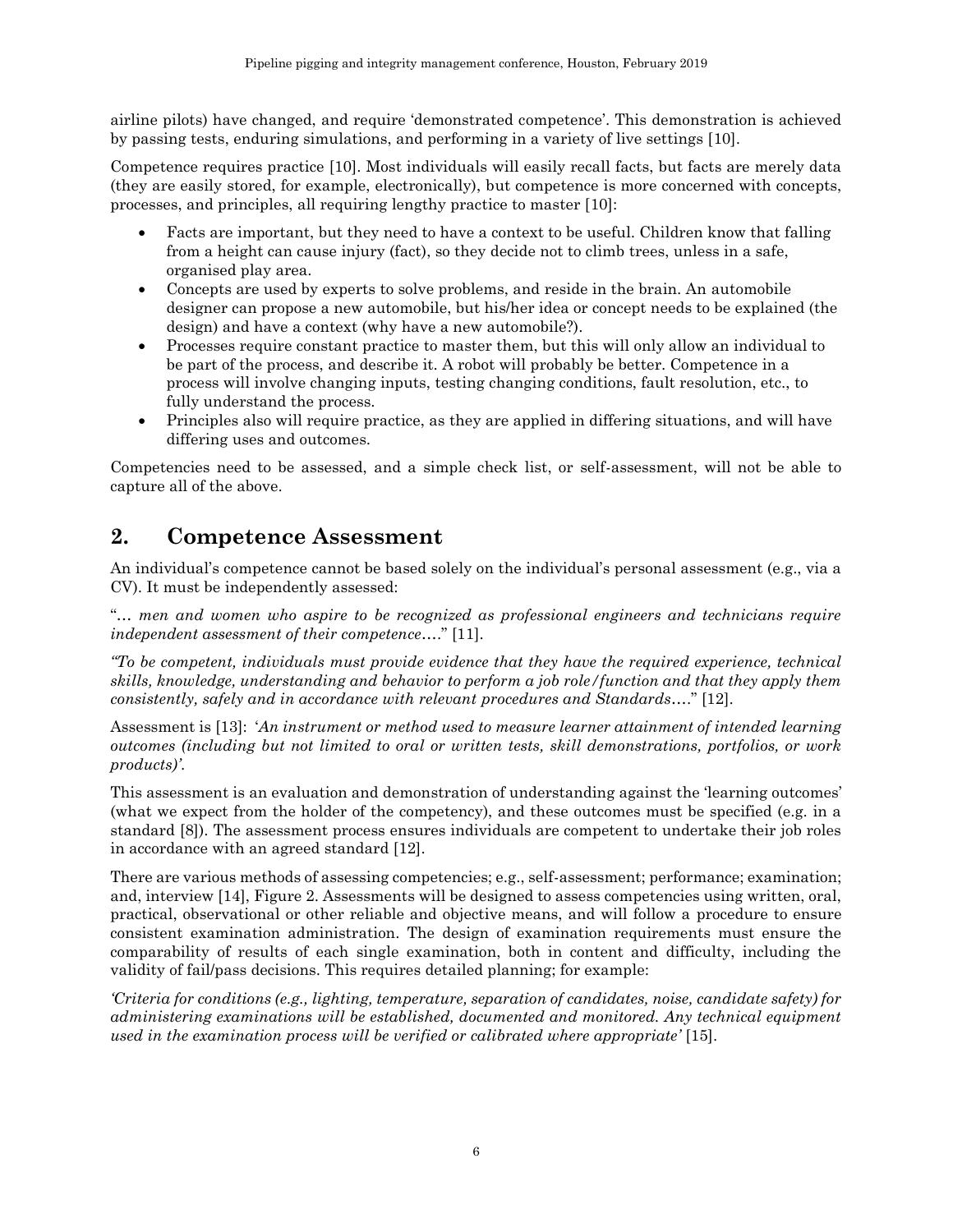

<span id="page-6-0"></span>The whole assessment process must be secure (e.g., examination materials must not be accessible to the candidates in any form), and clearly specified (e.g., examination time, location, and when results are available). This may require an assessor or invigilator to be present at any examination.

Appropriate methodology and procedures (e.g., collecting and maintaining statistical data) needs to be documented and implemented in order to reaffirm the fairness, validity, reliability and general performance of each examination, and that all identified deficiencies are corrected.

#### 2.1 Self-assessment

Self-assessment [\[16\]](#page-13-4) has a role in competence assessment: staff can initially self-assess their competencies, then compare their assessment with their manager/subject matter expert. Disagreements can be resolved by reviewing evidence, and where there is a disagreement a resolution can be sought from a third party.

Caution should be exercised with 'self-assessment', as [[17\]](#page-13-5):

- incompetent people tend to see themselves more competent than they are; whereas,
- competent people tend to see themselves as less competent than they are.

#### 2.2 Observational (performance) assessment

Competence assessment can be an 'observational assessment' by a supervisor or appointed trainer. This is a good assessment method but often involves a supervisor observing and recording performance over a long period (e.g., a year), which can be impractical, and can lead to a poor assessment.

These assessments may be better conducted using a '360-degree assessment' where the member of staff being assessed is evaluated by other staff team members above, below, and at the same level in the team structure.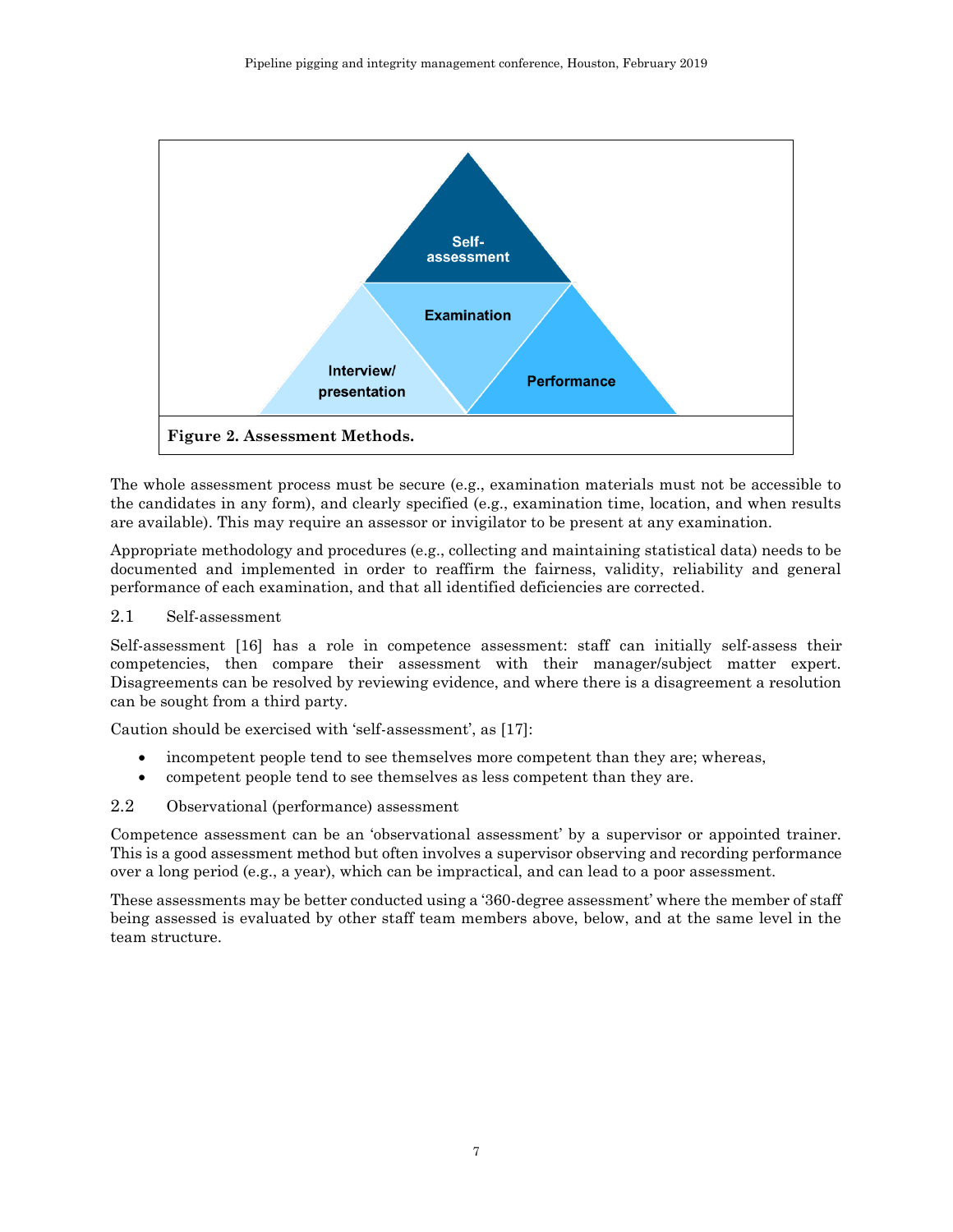#### 2.3 Assessment by training

Training does not automatically give competence; for example, a record of training does not demonstrate a competency. Training provides a platform for competencies, but it is not enough to assume that exposure to training and experience assures competence.

The value of the training must be assessed; e.g., by examination. This is essential, otherwise there is no evidence that individuals has benefitted from the training.

#### 2.4 Interview

Interviews with candidates can be useful in both confirming competencies, and identifying gaps. The interviewer must be aware of the individual's performance, and the necessary competencies. The interview must:

- have an agreed agenda;
- have clear objectives and outcomes;
- have a process for conflict resolution; and,
- be put on record.

An interview can include technical questions relating to the competency, but the individual should be sent examples of the type of questions he/she may be asked during the interview.

#### 2.5 Evidence-based assessment

It is better to base a competency assessment on clear evidence that can be either measured or compared. This 'outcome-based' assessment [6] means the assessment must be 'evidence-based' and:

- state the required competency and refer to its standard;
- provide clear assessment criteria for judging performance;
- specify the level of performance evidence required for the job/task.

#### 2.6 Resistance to assessment

Assessment in academia is expected and accepted: you would not want to employ a university graduate who has evidence that he/she attended every class for four years, but was never assessed.

Assessment in industry is different: it is not expected. The authors have taught at universities for many years, and trained thousands of people on public training courses. They set exams in universities, but have never been asked to set an exam in an industry training course. When assessment has been recommended/suggested, there has been widespread resistance. This is due to:

- organisations not seeing the value in assessment;
- assessments following training courses is not the norm in industry;
- individuals who have been in industry for many years do not want to be assessed (indeed, have never been assessed), and either see no value in assessment due to a combination of over-confidence and complacency, or fear being exposed by the assessment;
- many individuals on industry training course do not engage, or even attend, the classes in the course, as there is no assessment at the end, and no consequences of non-attendance;
- many individuals do not engage in the classes, preferring to be distracted by their smart phones/social media/emails, and these individuals know they will fail an assessment.

The organizations sending the individuals on the courses know the value of assessment, as the authors have been assessed by course attendees thousands of times following their training courses, and the results sent to the attendees/organizations. But the organizations have never asked the trainers to assess the attendees. Clearly, some rethinking in many organizations is needed.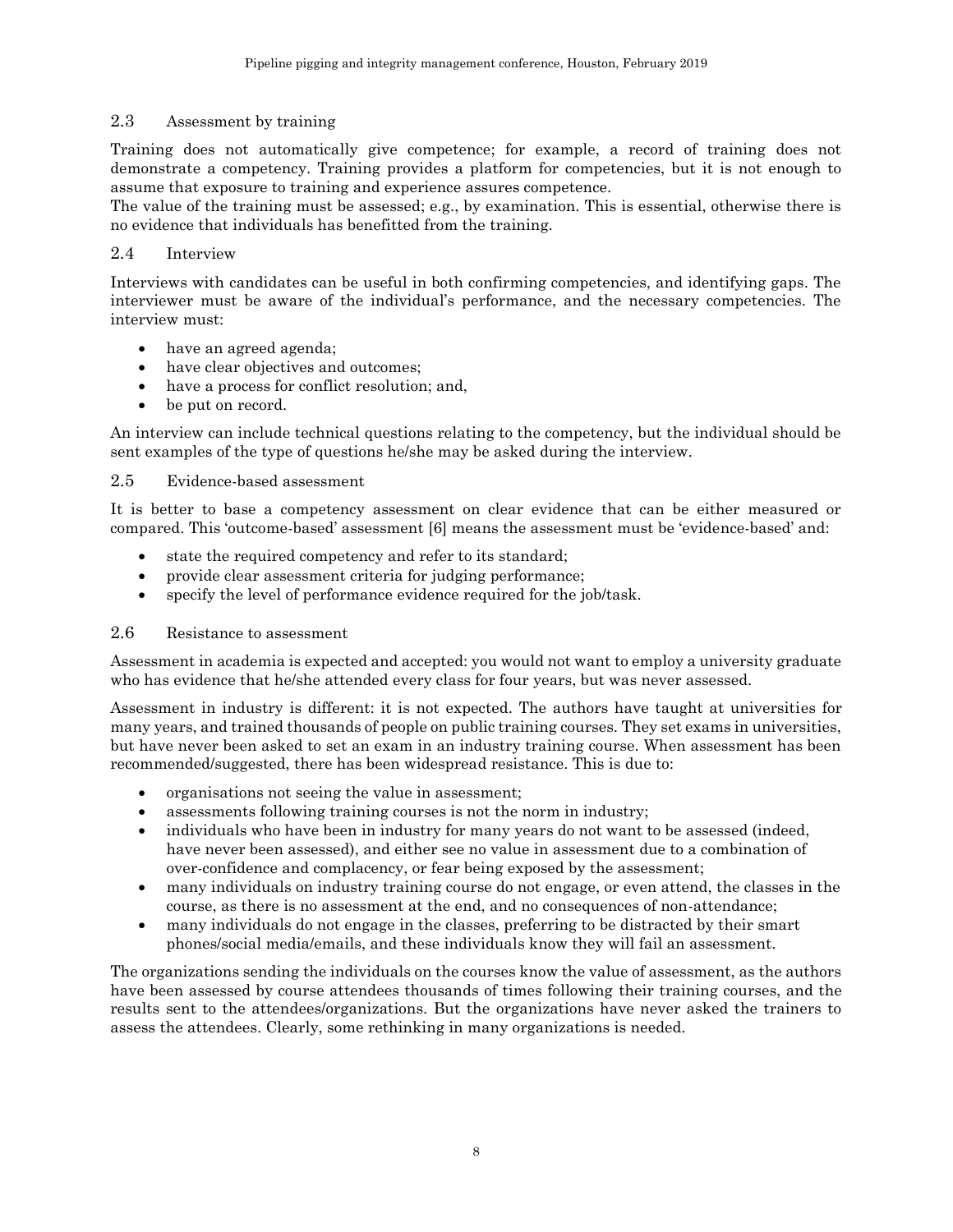## **3. Competence Assessment Procedure**

The previous Section has covered assessment types. The assessment has to be contained in a procedure that ensures consistent assessment administration. This Section presents a simple, generic, six-step assessment procedure.

3.1 Step 1 – Know your competencies and their 'levels'

Individuals need to know what competencies they are expected to have, and at what level of expertise. Competencies will normally be specified in an individual's job specification, or following annual performance appraisals.

Each level of competency can then specify the required skills, knowledge, and experience, requirements. This will allow the levels to become descriptive; for example a 'Level 1' could be a 'Foundation' level, a 'Level 2' could be a 'Professional' level, and a 'Level 3' could be a 'Master' level [\[1418\]](#page-13-6). It is also useful to have an 'entry' level for a competency; for example, 'Awareness'. This entry level can be used as a simple introduction, or primer, to a competency

A review [\[19-](#page-13-7)[22\]](#page-13-8) of published competency levels and descriptions [\[18,](#page-13-6) [23-](#page-13-9)[30\]](#page-13-10) concluded that three levels are both practical and convenient: 'Foundation'; 'Practitioner'; and, 'Expert'. These increasing competency levels correspond with increasing job responsibilities, and cognitive characteristics [\[31,](#page-13-11) [32\]](#page-13-12); for example, on the lowest level (Foundation) the expectancy would be an ability to recall facts and basic concepts, but on the highest level (Expert), new and original work would be expected. References [20](#page-13-13) to [22](#page-13-8) give more details on these levels.

3.2 Step 2 - Assess your competencies against a standard

An individual's competencies are assessed against a 'competency standard'. Competency standards provide a common definition of a competency and contain the required skills, knowledge and experience for a competency. Individuals with documented and validated evidence that meets the requirements of a competency standard can be awarded a 'qualification' in that competency.

There are examples in the literature, many produced by standards bodies and trade organizations (for example, [\[18,](#page-13-6) [22-](#page-13-8)[30\]](#page-13-10)). These standards are an integral part of the process to qualify and certify staff as being competent [\[19](#page-13-7)[-22\]](#page-13-8).

3.3 Step 3 - Provide evidence to show you meet the standard

An individual will need to compile evidence that he/she meets a competency standard. This evidence is essential and should be tangible (e.g., examination results, or references), rather than intangibles only (e.g., self-assessment).

3.4 Step 4 - Find an assessor

Competence assessment must be formal, recorded, and independent. Competency assessment is conducted by an individual (e.g., a subject matter expert [\[33](#page-13-14)]) or an 'Assessment Body'. This individual or Body must be a suitably qualified, and independent, and be able to demonstrate appropriate knowledge, skills, and experience to perform the necessary assessments of the topic under consideration.

Organizations can conduct these assessments, assuming they have suitable, qualified assessors, but the assessment process must be formal, recorded, and rigorous. This type of 'self-certification can work well for organizations, but may be problematic for an individual. This is because other organizations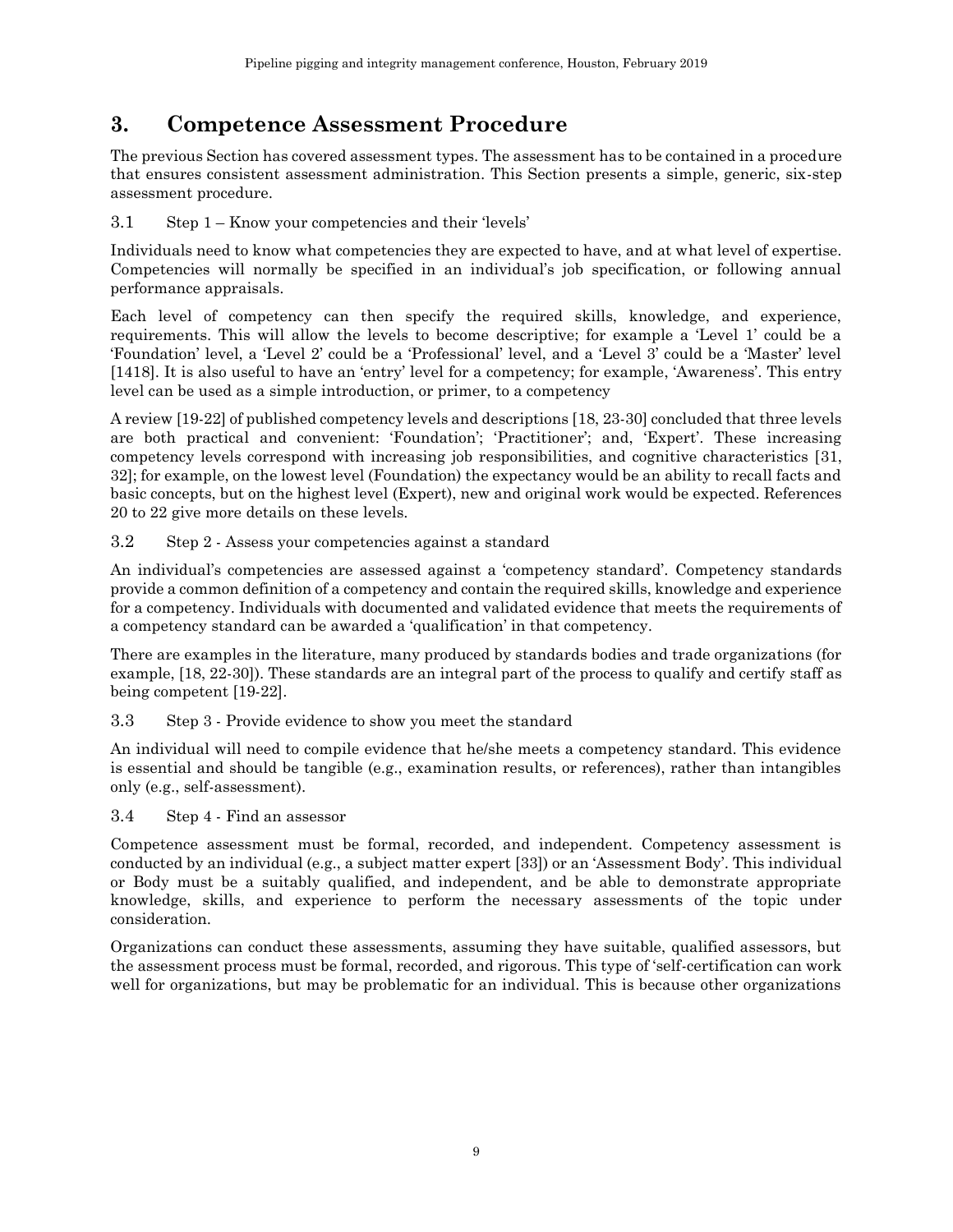may not recognize the assessment process. This means the qualifications obtained from the assessment process are not 'portable'.

It is better to use a qualified, independent, third party Assessment Body.

#### 3.5 Step 5 – The assessment

It is possible that the evidence collated by the individual is considered sufficient to demonstrate competence. Where evidence is not sufficient, the candidate will require a formal assessment. The assessment should be conducted by comparing the required competencies for the job with those possessed by the candidate. Competency standards give the necessary detail of the competency and its level (Awareness to Expert). This allows a simple assessment against the standards.

There are various methods of assessing competencies, including: self-assessment; performance; examination; and, interview, [Figure 2.](#page-6-0) The competency standard will recommend a suitable assessment method. The best competency assessments are 'outcome-based' or 'evidence-based', where:

- the competency is stated and described;
- assessment criteria for judging performance are listed; and,
- the level (detail) of performance evidence required for the job is stated.

Assessment is against these outcomes.

3.6 Step 6 – The award

When individuals pass an assessment based on the standard, they are awarded a qualification in that competency. The award can be by the individual/organization who has conducted the assessment, or the Assessment Body. Obviously, an independent, third party, Assessment Body is the best option in terms of credibility.

### **4. Case Study**

The Competence Club (www[.competence.rosen-group.com\)](http://competence.rosen-group.com/) is a learning portal that can advise on competence development, training, assessment, and certification. An engineer contacted the Competence Club and requested a competency assessment, as they wanted to be seen as a qualified pipeline integrity engineer. The individual wanted to show current and future employees that they were demonstrably competent in pipeline integrity and stated that they believed competence assessment would help their career. The engineer discussed their long-term career aspirations with the Competence Club, and a number of competencies and the required levels, aimed at being a demonstrably competent pipeline integrity engineer, were recommended, using Reference [20.](#page-13-13) The first competencies assessed were:

| Competency                   | Competency<br>Level |
|------------------------------|---------------------|
| Ethics and Responsibilities  | Foundation          |
| Hydraulics                   | Awareness           |
| Pipeline Risk Management     | Foundation          |
| <b>Failure Analysis</b>      | Foundation          |
| Failure Modes and Mechanisms | Foundation          |

Competency standards were needed in these competencies. The competency standards were obtained from the Competence Club [\[22\]](#page-13-8), which also provided the assessment procedure, and managed the process from the request for assessment to the award of the qualification. The assessment and provision of the assessors (subject matter experts) were provided by the Qualification Panel for the Pipeline Industry (QPPI) [\(www.qualificationpanel.com\)](http://www.qualificationpanel.com/).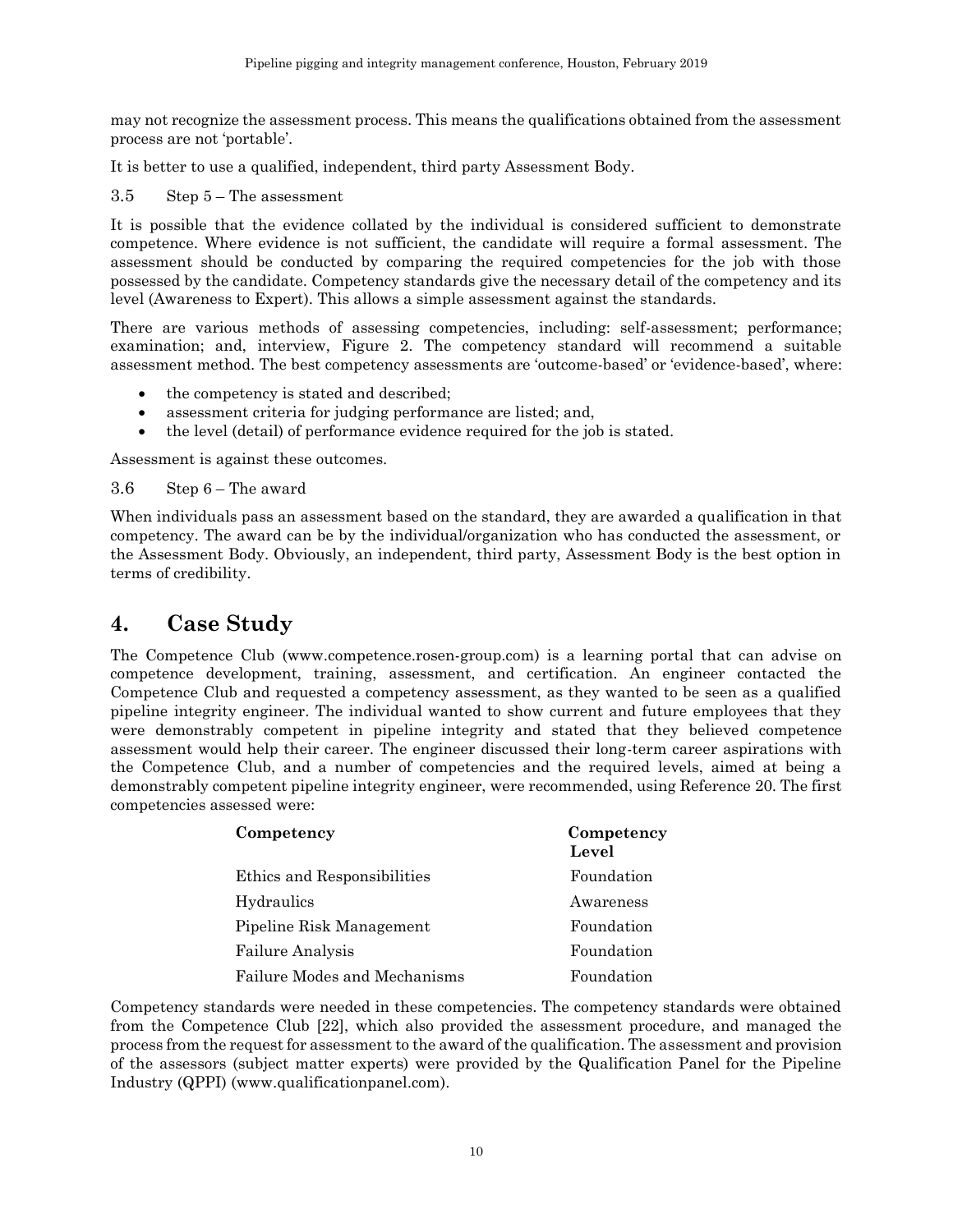The assessment process is generalized and summarized in [Table 1](#page-10-0) and [Figure 3.](#page-11-0) Note that this is a formal procedure, and all evidence, documents, and interviews must be confidential and stored in secure locations.

| <b>Step</b>      | Detail                                                                                                                                                                                                        |
|------------------|---------------------------------------------------------------------------------------------------------------------------------------------------------------------------------------------------------------|
| 1                | Candidate applies to an Assessment Body (e.g., the Competence Club<br>(http://education.rosen-group.com/##club)) for an assessment of a competency(ies).                                                      |
| $\sqrt{2}$       | Candidate is sent list of competencies available for assessment by the Assessment Body<br>- note there are copyright and confidentiality requirements.                                                        |
| $\boldsymbol{3}$ | Candidate selects the competency(ies) he/she wishes to be considered for assessment,<br>and selects the level (Awareness, Foundation, Practitioner, or Expert) he/she wishes to be<br>assessed against.       |
| 4                | Candidate requests the relevant Competency Standard(s) from the Assessment Body.                                                                                                                              |
| 5                | Assessment Body sends the selected Competency Standard(s) to the candidate.                                                                                                                                   |
| $\,6\,$          | <b>Candidate</b> confirms that he/she believes he/she meets the requirements (qualifications,<br>pre-requisites, and co-requisites) of the Competency(ies) Standard(s), and requests an<br>assessment.        |
| 7                | Candidate sends all required documents (the Competency Standard states academic,<br>training, and experience requirements) that he/she believes support an assessment.                                        |
| 8                | Assessment Body agrees to assess the candidate, after consideration of required<br>documents, but requires interviews with the candidate.                                                                     |
| 9                | Assessment Body appoints an assessor(s).                                                                                                                                                                      |
| 10               | Assessment Body sends a Competency Assessment Form confirming the<br>competency(ies) to be assessed, the selected competency level(s), and the assessment type<br>and criteria for passing.                   |
| 11               | <b>Candidate</b> signs a 'Declaration of Honesty' (stating all documentation and evidence<br>submitted to be correct and accurate) and sends it to the Assessment Body.                                       |
| 12               | Candidate signs a 'Candidate Agreement' (confirming he/she accepts the assessment<br>procedure, detail, and protocol) and sends it to the Assessment Body, as specified in the<br>Competency Assessment Form. |
| 13               | Candidate is sent Appeal and Complaints procedures by the Assessment Body.                                                                                                                                    |
| 14               | Candidate is assessed on an agreed date.                                                                                                                                                                      |
| 15               | Assessment Body informs candidate of results of assessment.                                                                                                                                                   |
| 16               | <b>Assessment Body</b> awards and/or certifies a competency, and produces a certificate as<br>evidence that the candidate has passed the assessment.                                                          |

<span id="page-10-0"></span>**Table 1. Assessment Process**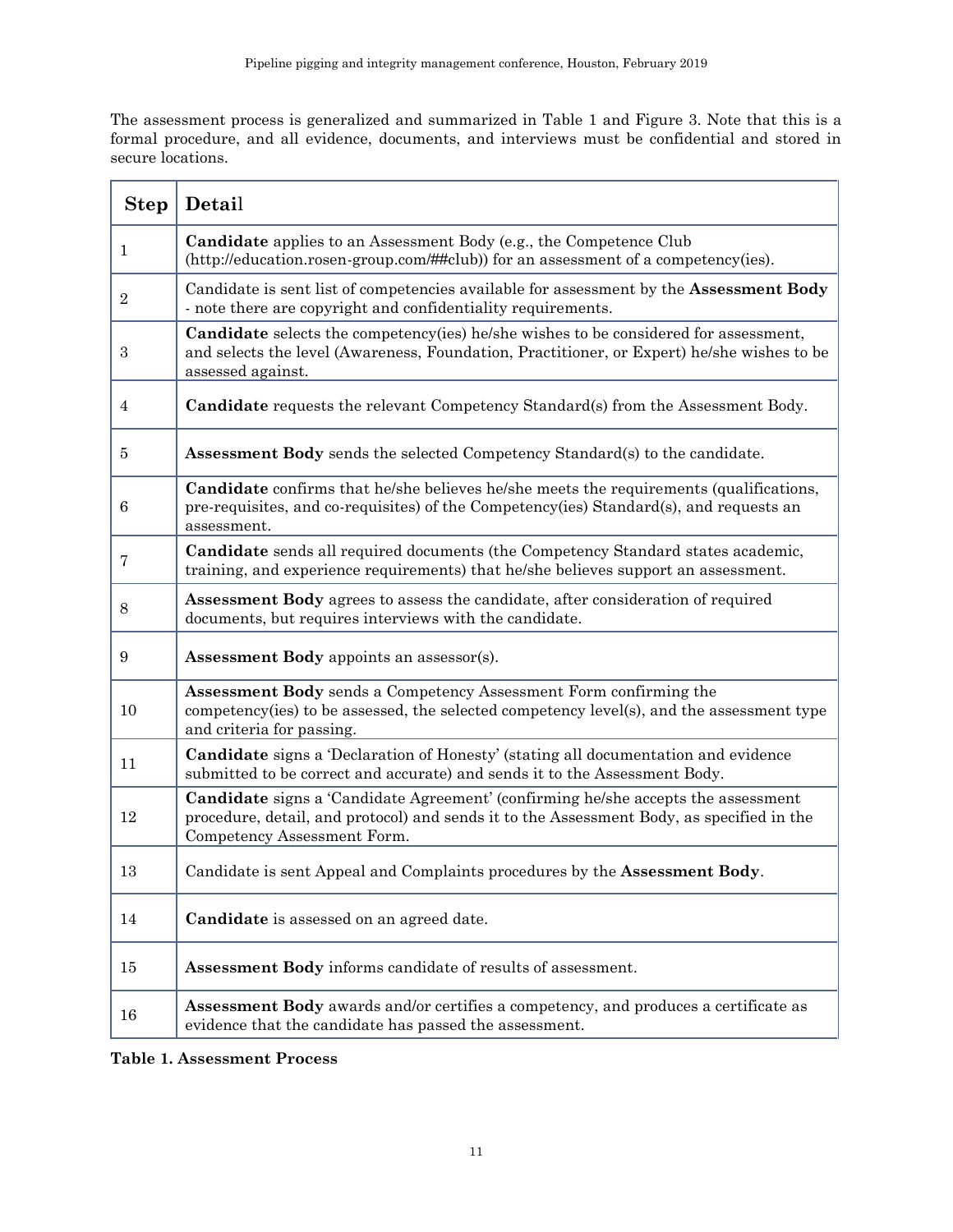The assessment process is both easy and quick, but it requires a robust assessment procedure and the availability of a suitable subject matter expert. There are costs: the appointment of a subject matter expert can be expensive, and the procedure must be managed, logged, and audited.

The engineer passed their assessments, and continues to be assessed in other competencies to achieve their career goal of being demonstrably competent, with portable [\[19-](#page-13-7)[21\]](#page-13-15) qualifications.



### <span id="page-11-0"></span>**5. Discussion and Summary**

Many organizations rely on early academic qualifications, ad hoc training programs, and on-the-job experience to develop competencies. This approach is dated, particularly a reliance on training courses/programs. As the USA regulator (PHMSA) states [\[34\]](#page-13-16):

*'Qualification is an end; training is the means to an end….Qualification results from evaluation; training does not necessarily result in qualification.'*

Today, we demonstrate competence through assessment (evaluation). A competency that has been assessed and passed becomes a qualification. An individual claiming a competency, without a verification through an assessment, is not qualified in that competency.

The overall value of competence assessment is obvious, and 'competence' is required in standards and regulations; however, competence assessment is not usually (explicitly) required, so… why perform the assessment? The assessment can be costly, but it has many benefits [\[35\]](#page-14-0). The assessment:

- is tangible evidence of standards and regulatory compliance;
- can improve safety, as the assessments use standards which have clearly defined skills, knowledge and experience requirements, and can be aligned to improved safety;
- inspires confidence in workers, managers, customers, the general public, and regulators;
- helps individuals with career development, as it provides a clear career path;
- helps with recruitment (replacing interviews based on CV evidence, with competency-based evidence);
- can be used in an organization's personnel appraisal process;
- can be used as a quantitative basis for training requirements; and,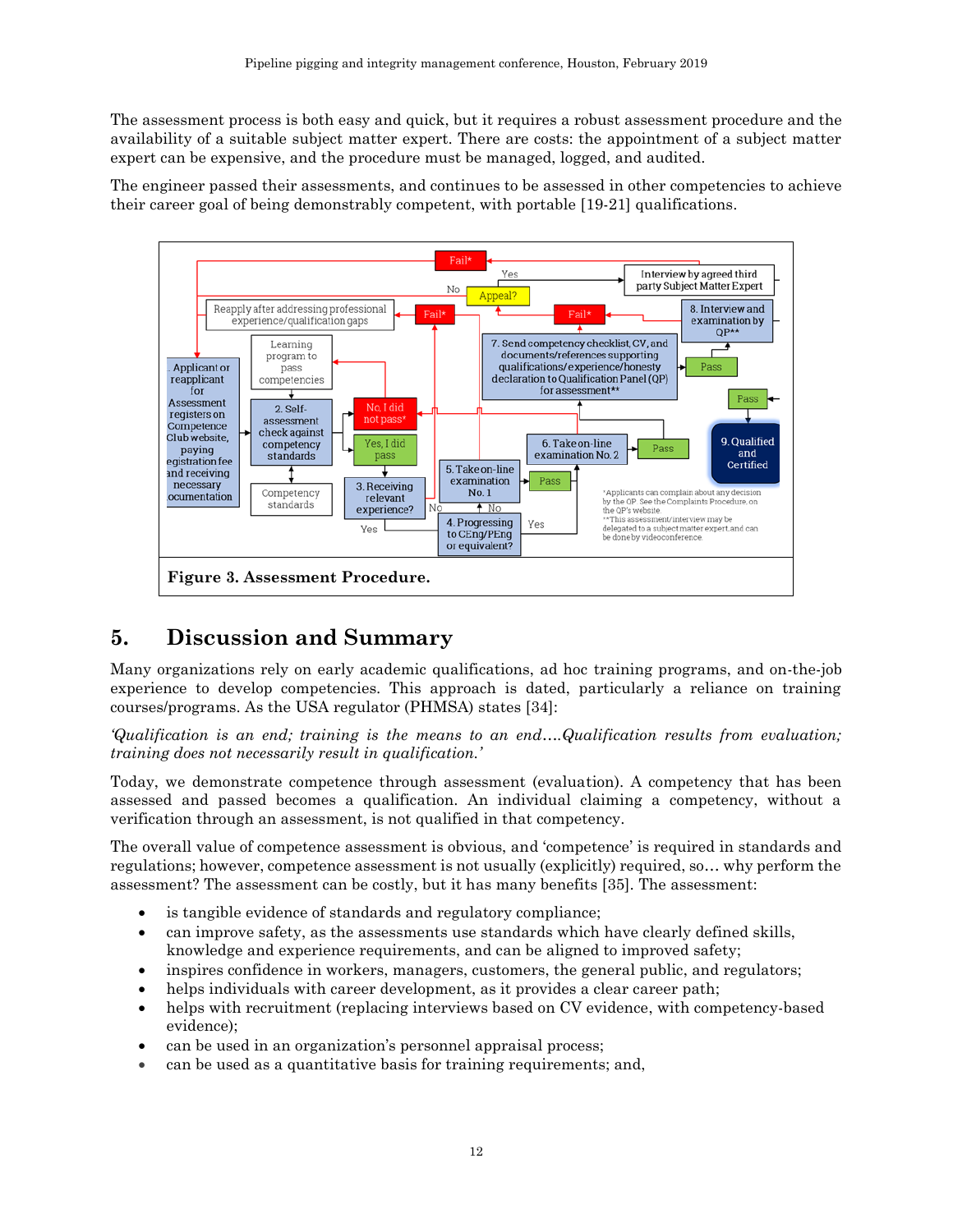can reduce staff training costs, as assessments use competency standards, which are outcome-based, meaning individuals will only go on training programs based on these outcomes, and not waste time/money on irrelevant programs.

Competency requirements and assessments are usually contained within a 'competency framework' (e.g., [\[18,](#page-13-6) [30\]](#page-13-10)) or 'competency management systems' [e.g., [[36,](#page-14-1) [37\]](#page-14-2)). Indeed, in the UK, the safety regulator notes that for operators of pipelines systems: '*competency management systems [need to be] in place*' [[38\]](#page-14-3).

Competence assessment, like any other assessment, will not be perfect: assessment procedures will not be 100% perfect, just as an individual will not be 100% competent. Competence assessments will be treated with some suspicion as:

- it moves away from traditional, proven methods of assessment;
- it is difficult to agree on the key elements of a competency;
- measurement of a competency is difficult; and,
- it does not usually address behaviours/attitudes.

These concerns are valid, and can be addressed by a well-designed competence assessment program, but there are still organizations who do not perform competency assessments against standards. It seems a low priority task, probably due to the above suspicions, and:

- a natural and well-documented resistance to any organisational change;
- in many organizations it will be a new and untried process; and,
- competence management being considered a HR process, rather than a business need and safety requirement.

This can now change, as there are competency standards available, and easy competence assessment processes documented.

## **6. References**

- 1. M Wright, D Turner, C Horbury, 'Competence assessment for the hazardous industries', Health and Safety Executive Research Report 086. UK. 2003.
- <span id="page-12-0"></span>2. T Vasey, 'The emergence of examinations for British shipmasters and mates, 1830 – 1850', Durham University E-thesis. UK. http://etheses.dur.ac.uk/7567/1/7567\_4632.PDF
- <span id="page-12-1"></span>3. C H Dixon, 'Seamen and the Law: An Examination of the Impact of Legislation on the British Merchant Seaman's Lot, 1588-1918', PhD thesis. University College London. 1981. http://discovery.ucl.ac.uk/1317735/1/282305.pdf
- <span id="page-12-2"></span>4. Anon., 'Pipeline Transportation Systems for Liquids and Slurries', American Society of Mechanical Engineers. ASME B31.4-2016. New York, USA. 2016.
- <span id="page-12-3"></span>5. Anon., 'Oil and gas pipeline systems'. CSA Group. CSA Z662.Toronto, Canada. June, 2015.
- <span id="page-12-4"></span>6. Anon., 'Pipeline Safety Management Systems', American Petroleum institute. USA. ANSI/API Recommended Practice 1173. July 2015.
- <span id="page-12-5"></span>7. M M Lombardo, 'Career Architect Development Planner', 3rd Edition. ('The Leadership Architect Suite'). January, 2000.
- <span id="page-12-6"></span>8. Anon., 'Pipeline Personnel Qualification', American Society of Mechanical Engineers. ASME B31Q-2016. New York, USA. 2016.
- <span id="page-12-7"></span>9. Anon., 'European Qualification Framework for Lifelong Learning', European Parliament and Council of the EU, 2008.
- <span id="page-12-8"></span>10. T Vander Ark, 'Show What You Know: The Shift To Competency', Forbes. 28th May, 2018. https://www.forbes.com/sites/tomvanderark/2018/05/21/show-what-you-know-the-shift-tocompetency/#f1be0111a5b6
- <span id="page-12-9"></span>11. Anon., "UK-SPEC UK Standard for Professional Engineering Competence," Engineering Council, UK. Third edition. 2013. [www.engc.org.uk.](http://www.engc.org.uk/)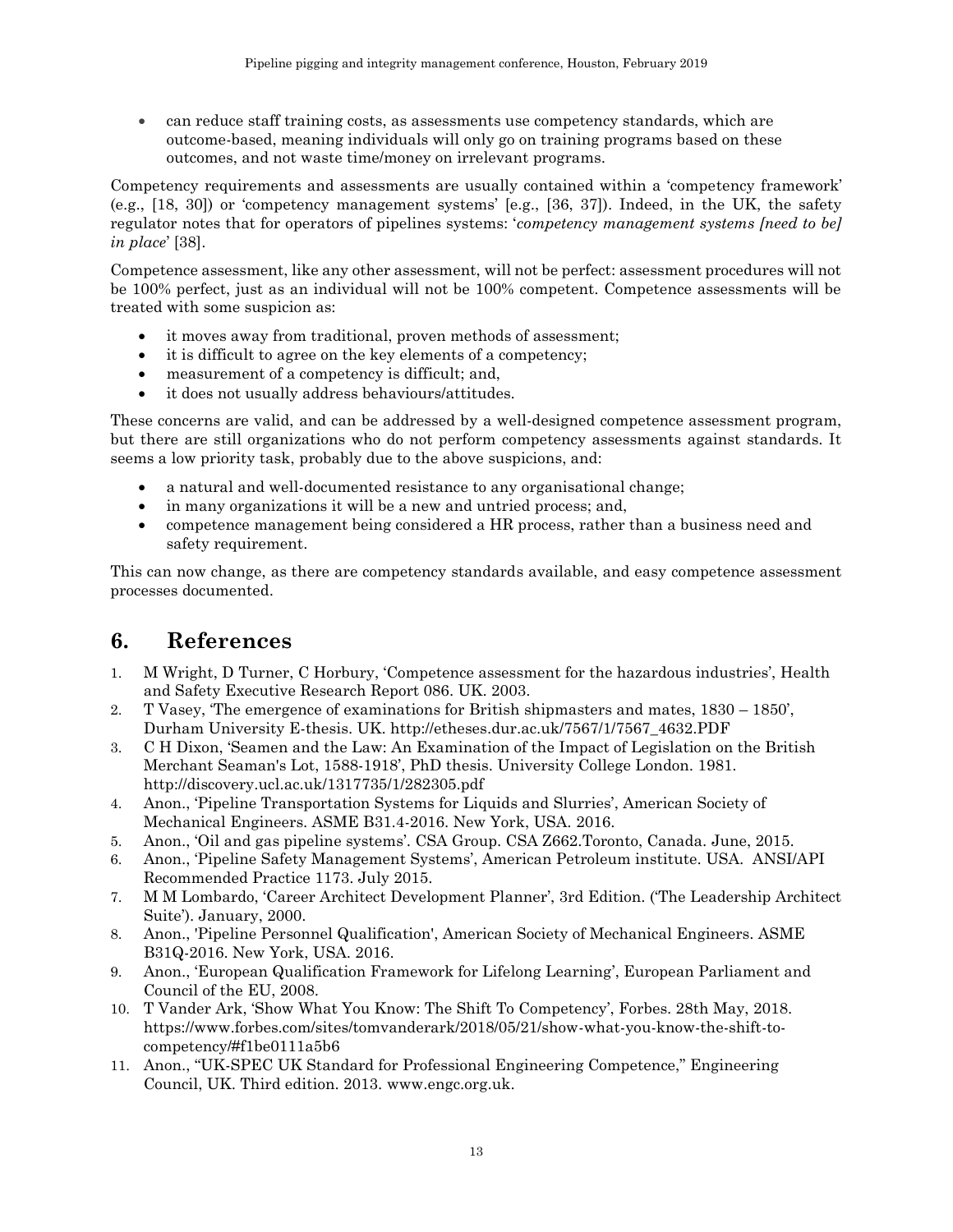- <span id="page-13-0"></span>12. Anon., 'Competence Assessment and Verification Guidelines', OPITO. September 2013. <http://www.opito.com/media/downloads/competence-assessment-and-verification-guidelines.pdf>
- <span id="page-13-1"></span>13. Anon., 'Standard Practice for Certificate Programs', ASTM International. ASTM E2659-18. West Conshohocken, PA, USA. 2018.
- <span id="page-13-2"></span>14. M Unger, P Hopkins, 'The Lost Art of Mentoring', World Pipelines, December, 2015.
- <span id="page-13-3"></span>15. Anon., 'Conformity assessment — General requirements for bodies operating certification of persons', International Standard. ISO/IEC 17024. Second Edition. 2012.
- <span id="page-13-4"></span>16. Anon., 'Competency Self-Assessment Worksheet User Guide', APEGA. Canada. November 2016. <https://www.apega.ca/apply/work-experience/competency-self-assessment-worksheet/>
- <span id="page-13-5"></span>17. J Kruger, D Dunning, 'Unskilled and unaware of it: how difficulties in recognizing one's own incompetence lead to inflated self-assessment'. J Pers. Soc/ Psychol. Dec. 77 (6): 1121-1134.
- <span id="page-13-6"></span>18. Anon., 'Competency Framework'. Institution of Gas Engineers and Managers. IGEM/TD/102. Communication 1761. June, 2012.
- <span id="page-13-7"></span>19. M Unger, P Hopkins, ''Competency' in Engineering', 28th International Pipeline Pigging and Integrity Management Conference Houston, USA, February 8-11, 2016.
- <span id="page-13-13"></span>20. M Unger, P Hopkins, 'A Qualification Route Map for the Pipeline Industry', Pipeline Pigging & Integrity Management Conference. 27 February 2017 to 2nd March 2017. George R. Brown Convention Centre, Houston, USA.
- <span id="page-13-15"></span>21. M Unger, P Hopkins, 'Competency Standards for the Pipeline Industry', 12th International Pipeline Conference, IPC 2018. Calgary, Alberta, Canada. American Society of Mechanical Engineers. Paper IPC2018-78477. 2018.
- <span id="page-13-8"></span>22. M Unger, P Hopkins, 'The Competency Standard Manual for Pipeline Integrity Management', Journal of Pipeline Engineering. September, 2018.
- <span id="page-13-9"></span>23. C Harvey et al, 'APGA's Pipeline Engineers Competency Framework – a Fully Fledged Framework with International Appeal', APGA Convention and Exhibition. Perth, Australia. 2016. Also, Anon., 'APIA Pipeline Engineer Competency Standards', Australian Pipeline Industry Association. Revision A. 2010. http://www.apga.org.au/training/files/2012/05/APGA-Competency-Standards-Onshore-MASTER-List-26052016.pdf.
- 24. Anon., 'UK-SPEC UK Standard for Professional Engineering Competence', Engineering Council, UK. Third edition. 2013. www.engc.org.uk.
- 25. http://www.opito.com/media/downloads/competence-assessment-and-verification-guidelines.pdf. OPITO, the Offshore Petroleum Industry Training Organization.
- 26. Anon., 'Pipeline Personnel Qualification', American Society of Mechanical Engineers. ASME B31Q-2016. New York, USA. 2016.
- 27. Anon., 'Competency Matrices', Society of Petroleum Engineers. http://www.spe.org/training/competency.php
- 28. Anon., 'Subsea Engineering Competency Assessment Framework', Joint Industry Project (members only), Wood Group Kenny. [http://www.ukmarinealliance.co.uk/sites/default/files/Bev%20Mackenzie%20MASRWG%20prese](http://www.ukmarinealliance.co.uk/sites/default/files/Bev%20Mackenzie%20MASRWG%20presentation.pdf) [ntation.pdf](http://www.ukmarinealliance.co.uk/sites/default/files/Bev%20Mackenzie%20MASRWG%20presentation.pdf)
- 29. Anon., 'Competence Assessment Portfolios', International Marine Contractors Association. <https://www.imca-int.com/core/competence-training/competence/assessment-portfolios/>
- <span id="page-13-10"></span>30. Anon., 'UKOPA Competency Framework Document'. UK Onshore Pipeline Operators, UKOPA/2002/0076. September 2002.<http://www.ukopa.co.uk/pdfs/UKOPA-02-0076.pdf>
- <span id="page-13-11"></span>31. B S Bloom et al, 'Taxonomy of educational objectives: The classification of educational goals'. Handbook I: Cognitive domain. New York: David McKay Company. 1956.
- <span id="page-13-12"></span>32. L W Anderson, D R Krathwohl, 'A taxonomy for learning, teaching, and assessing: A revision of Bloom's taxonomy of educational New York. Longman. 2001.
- <span id="page-13-14"></span>33. M Unger, P Hopkins, 'What is a 'Subject Matter Expert'?', The Journal of Pipeline Engineering, Volume 16, No. 4, Fourth Quarter. 2017.
- <span id="page-13-16"></span>34. http://phmsa.dot.gov/staticfiles/PHMSA/DownloadableFiles/Files/Pipeline%20Training/5\_OQHis tory.pd